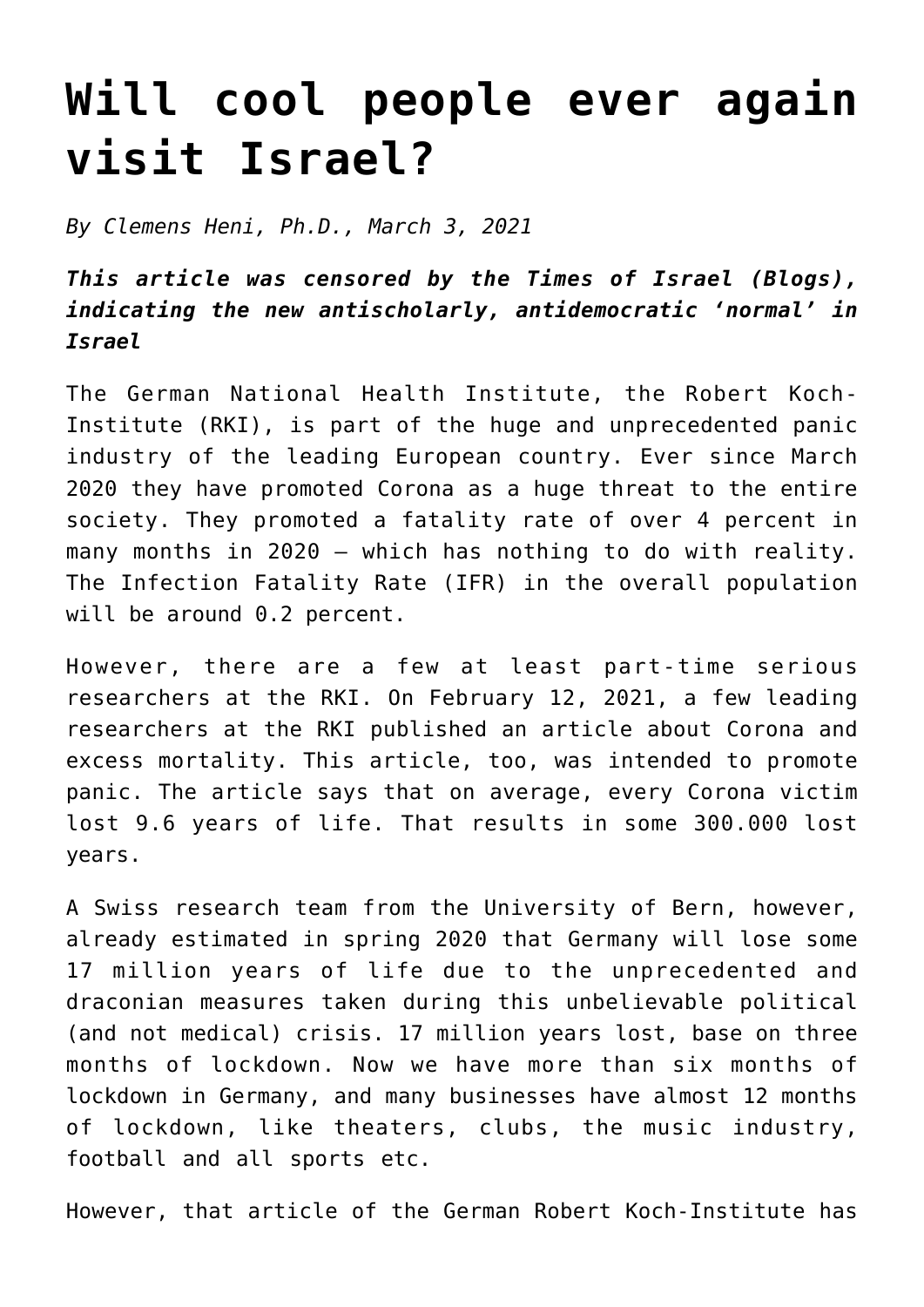some insights worth quoting. [The main sentence of that article](https://www.aerzteblatt.de/archiv/217880/COVID-19-Krankheitslast-in-Deutschland-im-Jahr-2020) [reads like follows:](https://www.aerzteblatt.de/archiv/217880/COVID-19-Krankheitslast-in-Deutschland-im-Jahr-2020)

*The analysis of excess mortality, though, suggests that at the end of the year 2020 the COVID-19 pandemic has reached the level of severe Influenza waves.*

*(Translation by the author). The original German reads: "Die Analyse der Übersterblichkeit legt aber nahe, dass die COVID-19-Pandemie am Ende des Jahres 2020 etwa das Niveau schwerer Influenzawellen erreicht hat."*

Israel is currently promoting the most disturbing biopolitical campaign in its recent history. Only vaccinated people will have the right to go to shopping centers, restaurants, night clubs or perhaps even only vaccinated people may travel via Ben-Gurion.

In a video by [Orit Arfa](https://www.achgut.com/artikel/israel_die_impf_pragmatiker) about the current vaccination situation in Israel, she interviews a representative of a night club, who enthusiastically says that young people will all be vaccinated, as soon as they learn that they won't be allowed into the club without being vaccinated. He is happy about that threat!

In reality, Corona is nothing but a severe flu. Period. That is what the leading German National Health Institute says. Everyone who claims that Corona is a once in a century disaster, has completely lost her or his mind. In the history of Public Health there has never been the policy to quarantine an entire society. Nor has there ever been the policy of testing healthy people. Just read the history of Public Health.

The Influenza in 1969/70 in Germany had an infection fatality rate of 0.29 percent, according to the Robert Koch-Institute. According to the WHO, Corona has an infection fatality rate of 0.23 percent. COVID-19 a once-in-a-century-disaster? Are you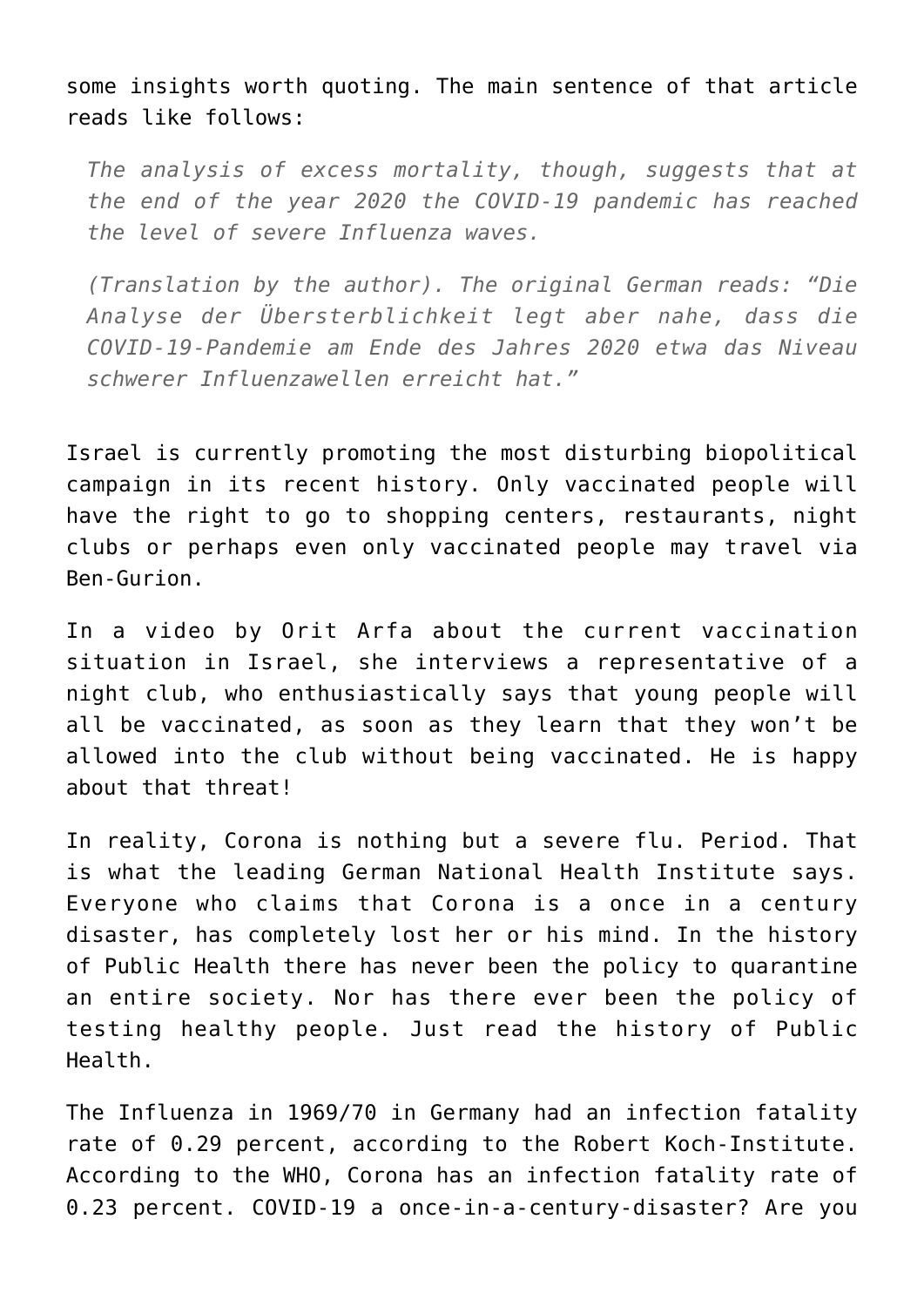kidding me?

Based on recent poll by Bertelsmann, [some 34 percent of](https://www.bertelsmann-stiftung.de/de/themen/aktuelle-meldungen/2021/februar/die-freiheit-und-das-gemeinwohl-wie-corona-deutschland-spaltet-und-auch-eint) [Germans have no intentions to be vaccinated](https://www.bertelsmann-stiftung.de/de/themen/aktuelle-meldungen/2021/februar/die-freiheit-und-das-gemeinwohl-wie-corona-deutschland-spaltet-und-auch-eint), many intellectuals, businesspeople and scholars, medical practitioners among them.

This may well include cool, anti-BDS and Zionist people as well. These people will never again be able to visit the Jewish state as free people, if Israel will stick on these irrational and antidemocratic vaccination policies. These policies, to be sure, are against [Resolution 2361 of the](https://pace.coe.int/en/files/29004/html) [Parliamentary Assembly of the Council of Europe from January](https://pace.coe.int/en/files/29004/html) [27, 2021.](https://pace.coe.int/en/files/29004/html)

Israel will discriminate its own population, to be sure. At least 10 percent of the more religious and Haredi population might be reluctant to get vaccinated, for what reason ever. The Pfizer vaccine is not a "real" vaccine, it has only emergency approval, as we all know. It has not been tested for the old, for people with high blood pressure, for people with diabetes etc. Everyone can take it, of course. But Israel wants to make it mandatory. And that would be the end of democracy.

That would also mean that cool people, who would never ever have vaccinated against seasonal flu – and Corona is seasonal as well, this is not a measles vaccination which holds for many decades if not your entire life -, will never ever be able to visit Israel again.

You will have open night clubs. These clubs will have a 100 percent homogenous group of people: all will be vaccinated. This is neither cool, nor democratic. It is result of the irrational, antidemocratic and not evidence based policies of Benjamin Netanyahu.

[The lockdown policies already killed 2.5 million women and](https://sebastianrushworth.com/2021/03/01/lockdowns-have-killed-millions/) [children and men in the South, mainly in Africa, according to](https://sebastianrushworth.com/2021/03/01/lockdowns-have-killed-millions/)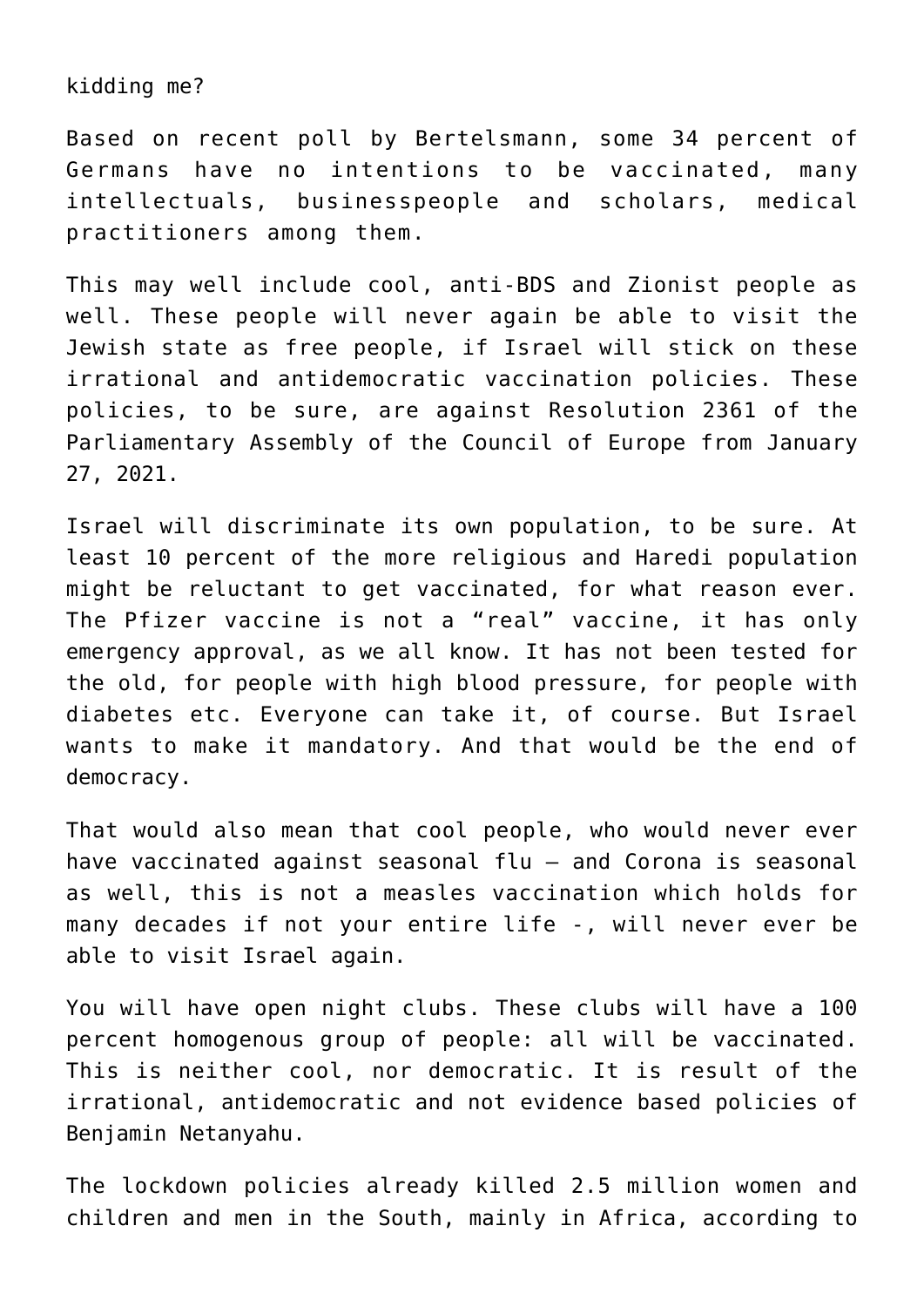[a Swedish paper](https://sebastianrushworth.com/2021/03/01/lockdowns-have-killed-millions/). The closure of schools might be fun for people who are obsessed with health and irrationality in Israel, or those (ironically that might fit some Haredi as well) who prefer homeschooling over schools. But in Africa these lockdown policies are deadly. Children have no longer access to a real meal, and they are no longer protected against violence of all kinds.

Without vaccination, not a single child or teenager died in Sweden, 1.8 million kids went to school, no lockdown, no masks, no vaccination. And they all had no problem, because Corona is a pandemic of the old and very sick. Everyone who claims that Corona is a threat to the entire society, has lost his or her mind.

The current vaccination maniac in Israel is proof that democracy is pushed aside, and biopolitical surveillance policies have finally taken over the entire world, following the totalitarian Chinese model. This is no conspiracy model at all, this is just a description of what happens. The above linked video about Israel and vaccination clearly shows the pride of some Israeli in their health system – mainly based on surveillance.

What is most disqusting in my view, is the fact that so many pretend to be in solidarity with the frail and old and sick, and therefore they follow lockdown, mask mandates and vaccination maniac. In fact, these people are among the most anti-social people in the history of the world in recent decades – they ignore all deaths due to despair, economic and social collapse, and they ignore the millions of deaths in the southern countries in Africa and Asia, who are victims of the egotistic Western and Chinese lockdown policies.

What about Zionist people from Norway who would like to come to the country, but their grandma died shortly after she was vaccinated with the Pfizer vaccine, age 84, and who are therefore reluctant to take the vaccine?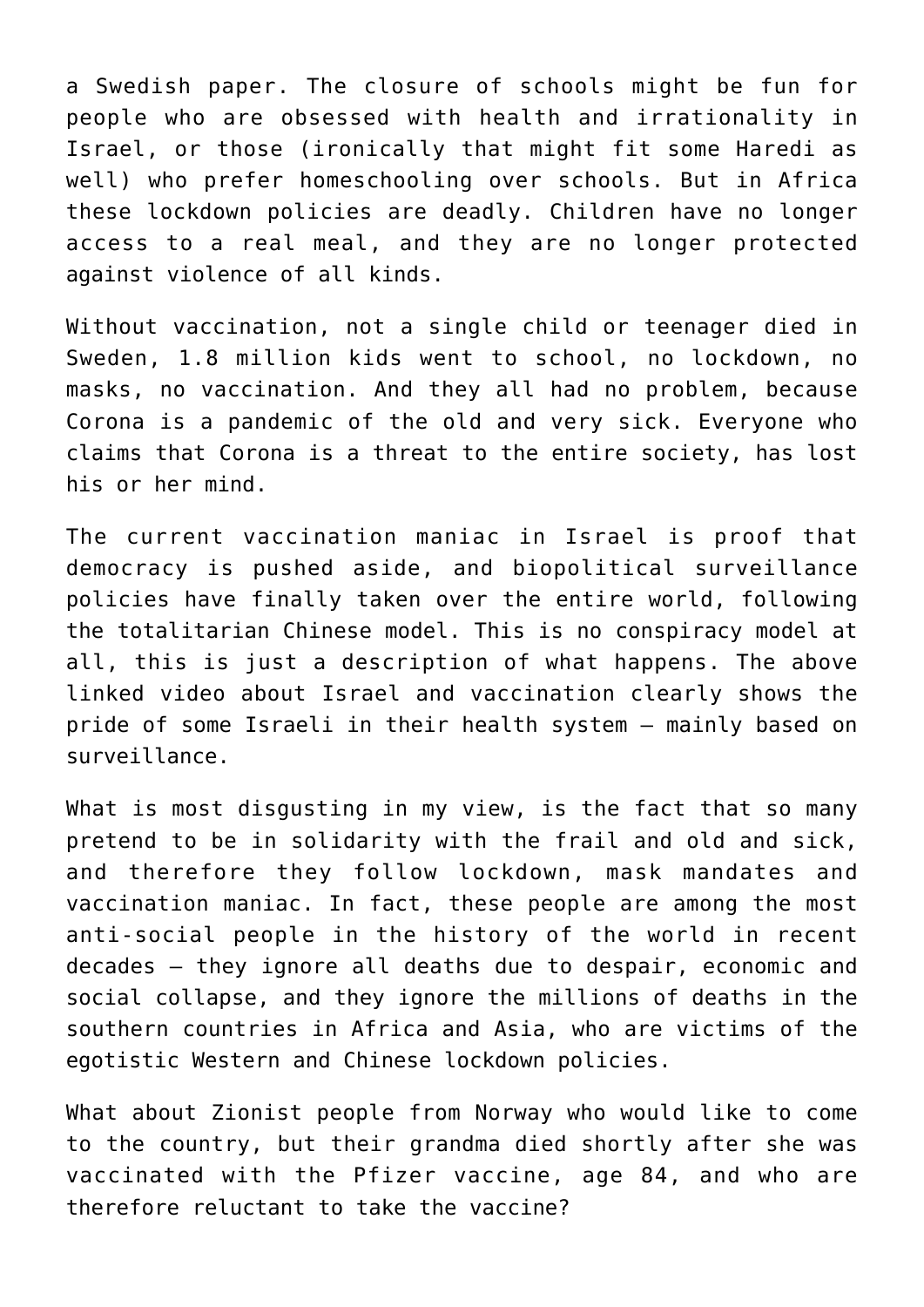What about representatives of the American Jewish Committee or any other NGO or organization or Jewish community, who have an allergy and cannot be vaccinated at all against something like flu-like illness Corona?

What about authors like from [Tablet Magazine,](https://www.tabletmag.com/sections/news/articles/china-covid-lockdown-propaganda) the leading intellectual resort for Jewish and Zionist ideas in the US, who dealt with the Corona crisis and are perhaps (who knows?) still reluctant to take any vaccine against such a harmless virus, just because China and its proxies in the Western world promote it?

[What about the fact, that the WHO obviously changed the very](https://ccpgloballockdownfraud.medium.com/the-chinese-communist-partys-global-lockdown-fraud-88e1a7286c2b) [definition of herd immunity, eliminating the typical and](https://ccpgloballockdownfraud.medium.com/the-chinese-communist-partys-global-lockdown-fraud-88e1a7286c2b) [natural herd immunity via infection?](https://ccpgloballockdownfraud.medium.com/the-chinese-communist-partys-global-lockdown-fraud-88e1a7286c2b)

*As recently as June 2020, the WHO's definition of herd immunity had properly included "immunity developed through previous infection"—but on October 15, 2020, the WHO effectively erased the eons-long history of naturallyacquired immunity from its website:*

*'Herd immunity', also known as 'population immunity', is a concept used for vaccination, in which a population can be protected from a certain virus if a threshold of vaccination is reached.*

*Herd immunity is achieved by protecting people from a virus, not by exposing them to it. (emphasis added)*

I fear, not many people in Israel deal with these topics. They seem to be obsessed with vaccination and simply did not learn the lesson of Corona: It is nothing but a "severe Influenza". I saw a young student from the UK last year on a video, and she said that all her friends, all students had Corona. No one became really sick, not one of them. But in Israel 20-year old people need to be vaccinated to go to a club? Are you serious?